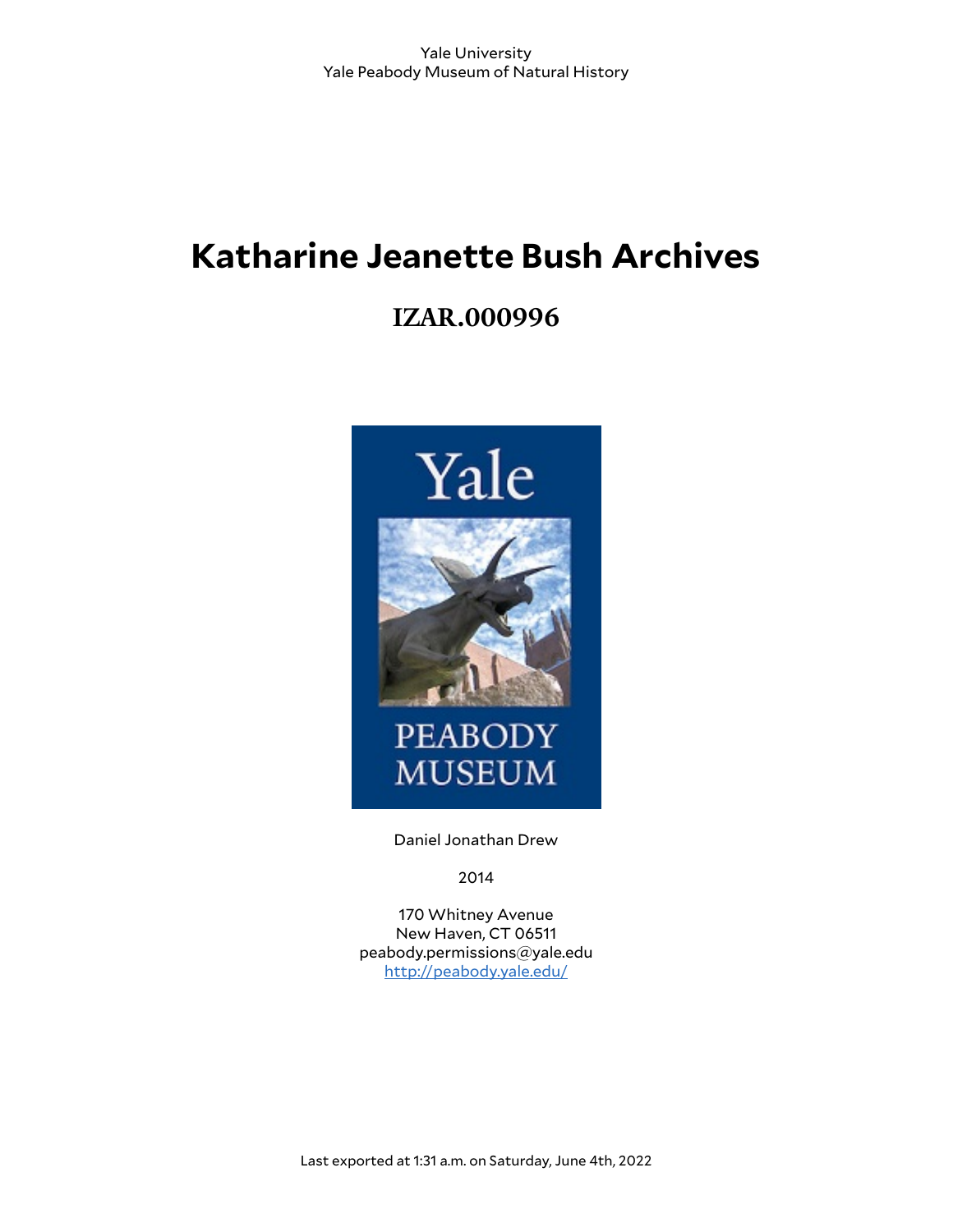## **Table of Contents**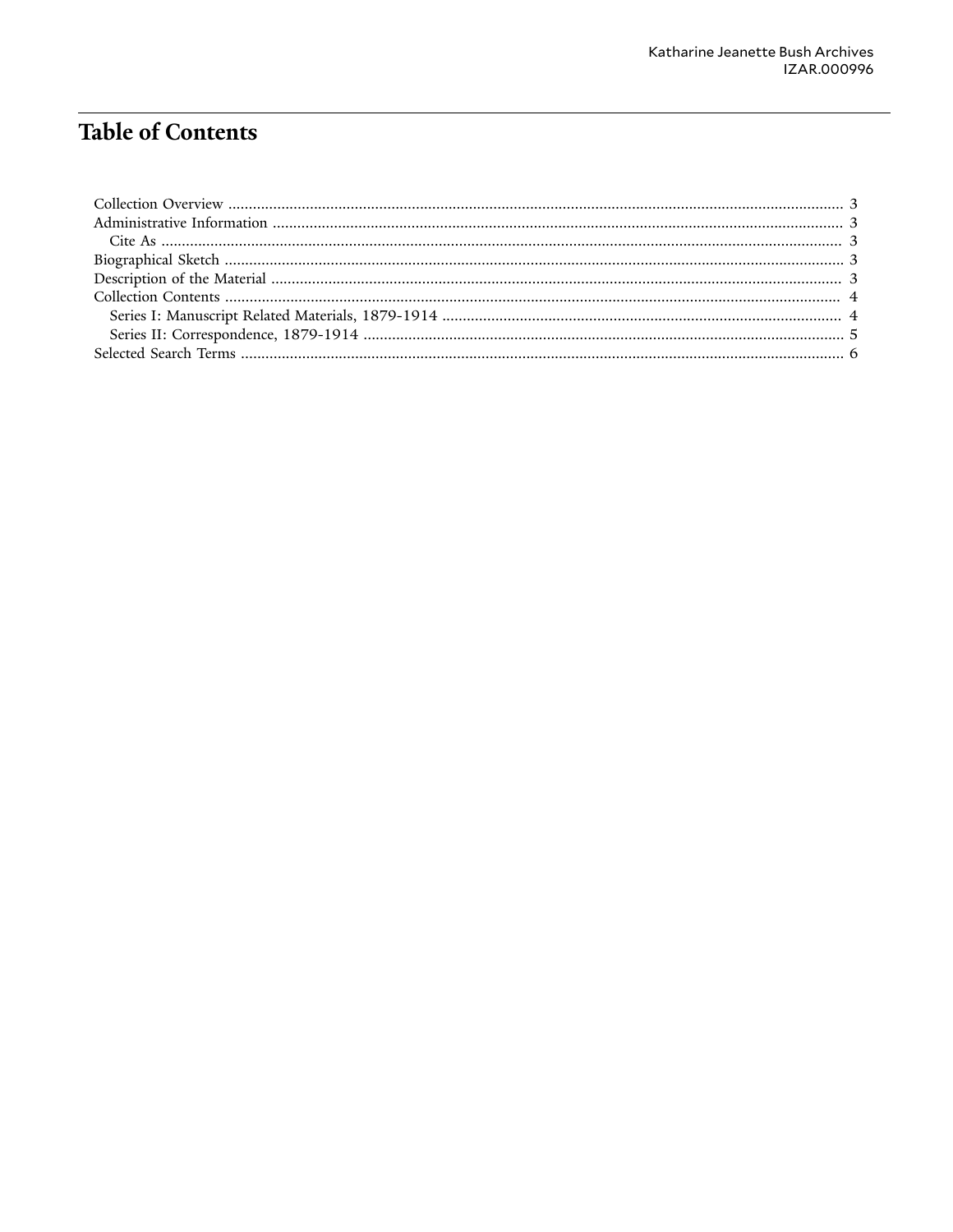### <span id="page-2-0"></span>**Collection Overview**

|                                            | <b>REPOSITORY:</b> Yale Peabody Museum of Natural History<br>170 Whitney Avenue<br>New Haven, CT 06511<br>peabody.permissions@yale.edu<br>http://peabody.yale.edu/ |  |
|--------------------------------------------|--------------------------------------------------------------------------------------------------------------------------------------------------------------------|--|
| <b>CALL NUMBER: IZAR.000996</b>            |                                                                                                                                                                    |  |
|                                            | <b>CREATOR:</b> Bush, Katharine Jeannette, 1855-1937                                                                                                               |  |
|                                            | <b>TITLE:</b> Katharine Jeanette Bush Archives                                                                                                                     |  |
|                                            | <b>DATES: 1879-1915</b>                                                                                                                                            |  |
| <b>PHYSICAL DESCRIPTION: 3 linear feet</b> |                                                                                                                                                                    |  |
| <b>LANGUAGE:</b> In English.               |                                                                                                                                                                    |  |
|                                            | <b>SUMMARY:</b> Archives of Katharine J. Bush related to her work and reasearch at Yale<br>Univeristy and the Peabody Museum.                                      |  |
|                                            | <b>ONLINE FINDING AID:</b> To cite or bookmark this finding aid, please use the following link: https://<br>hdl.handle.net/10079/fa/ypm.izar.000996                |  |

### <span id="page-2-1"></span>**Administrative Information**

#### <span id="page-2-2"></span>**Cite As**

Katharine Jeanette Bush Archives, Invertebrate Zoology, Yale Peabody Museum

### <span id="page-2-3"></span>**Biographical Sketch**

In 1901, Katharine Jeannette Bush (b. 1855, d. 1937) became the first woman at Yale University to receive a Ph.D. in the sciences. Nearly 46 years old at the time, she had worked as assistant to Addison E. Verrill for over 20 years. Initially hired to help arrange and catalog specimens that were accumulating as a result of Verrill?s involvement with the U.S. Fish Commission, Katharine Bush eventually collaborated with him on several important reviews of shallow and deepwater Mollusca of the Atlantic coastal region.

Bush's most significant work, which also served as her dissertation, was an important monograph on the sabellid and serpulid polychaetes collected by the Harriman Alaska Expedition of 1899, and published in 1905. Considering the Victorian era she lived in, it is not surprising that Bush was not a member of the expedition; the polychaetes she studied were collected primarily by her brother-in-law Wesley R. Coe, a faculty member at Yale. During her 30-year career, Bush published 19 research articles and monographs, an enduring scientific achievement matched by few women of her era.

### <span id="page-2-4"></span>**Description of the Material**

These archives encompass materials related to her work and research at the Peabody Museum. They include manuscript related materials, correspondence, etc.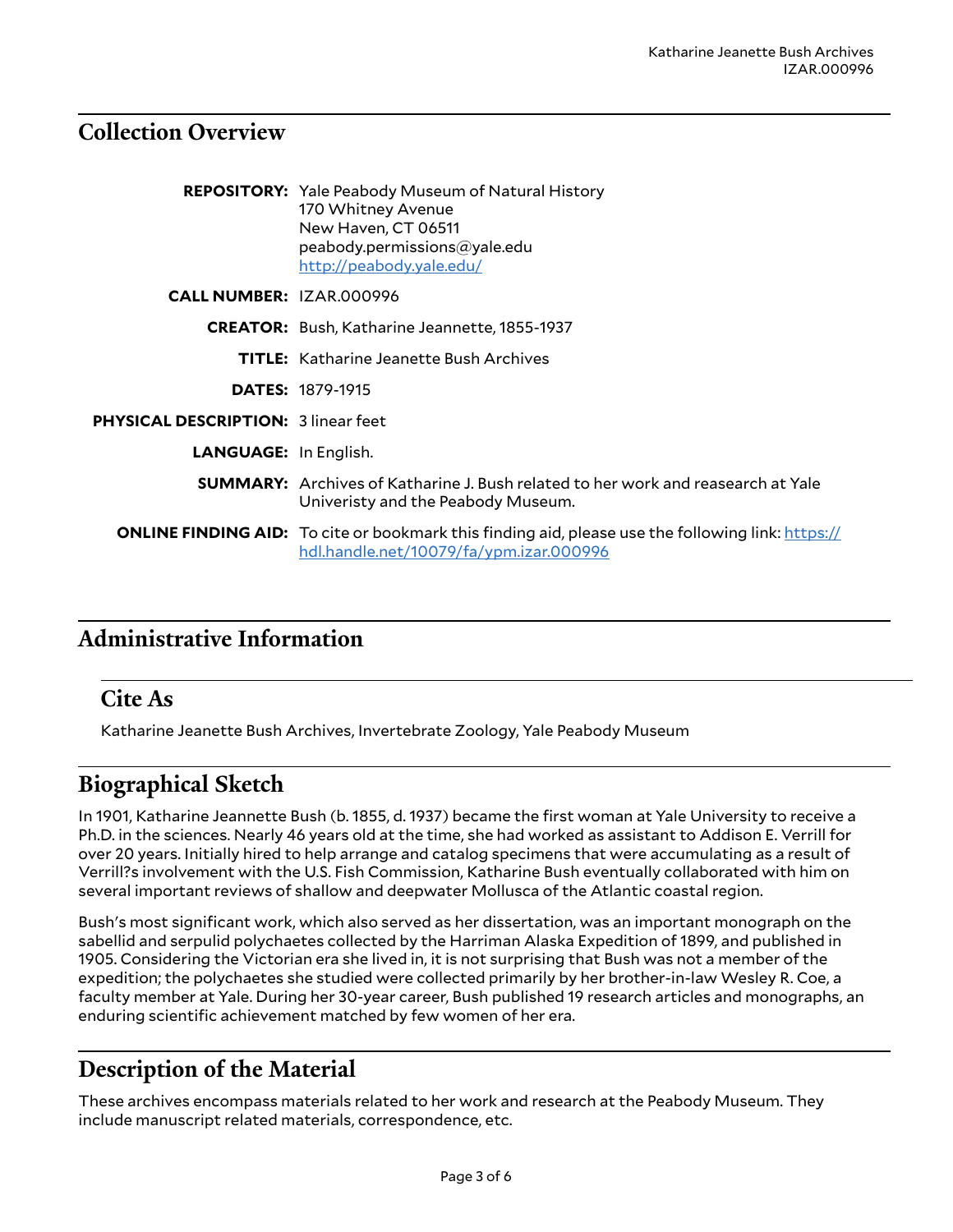### <span id="page-3-1"></span><span id="page-3-0"></span>**Collection Contents Series I: Manuscript Related Materials, 1879-1914**

These are materials related to manuscripts. The contain line drawings, figures, rough drafts, etc.

| Miscellaneous. Miscellaneous archives related to Bush manuscripts.<br>001544                                                                                                                                                                                                                                                                                                                                                                                                                  | 1879-1914 |
|-----------------------------------------------------------------------------------------------------------------------------------------------------------------------------------------------------------------------------------------------------------------------------------------------------------------------------------------------------------------------------------------------------------------------------------------------------------------------------------------------|-----------|
| Miscellaneous. Lists of Mollusca, Cnidaria, etc. Some appear to deal with Bermuda 1879-1914<br>specimens. Possibly used in Verrill and Bush paper on Bermuda.<br>001545                                                                                                                                                                                                                                                                                                                       |           |
| Miscellaneous. Numerous, figures, notes, lists, etc. Found bound together.<br>001561                                                                                                                                                                                                                                                                                                                                                                                                          | 1879-1914 |
| Mollusca. Manuscript materials related to Mollusca.<br>000998                                                                                                                                                                                                                                                                                                                                                                                                                                 | 1879-1914 |
| Mollusca. These are line drawings and figures of various gastropods and bivalves,<br>mostly from collections made by the U.S. Fish Commission. The drawings all appear<br>done by K.J. Bush, and several have annotations from A.E. Verrill. Many also have<br>associated USNM numbers and USFC station numbers. They may have been used<br>in various A.E. Verrill and K.J. Bush publications. Several are of type speicmens that<br>are in the USNM and possibly YPM collections.<br>000999 | 1880-1900 |
| Mollusca. 2 figures. One of Bela incisula and the other Bela pleurotomaria. Both<br>used in Bush, K.J. 1883. Proc. USNM. 6: 236-247. pl.9. They are fig. 7 & 10.<br>001570                                                                                                                                                                                                                                                                                                                    | 1880-1900 |
| Mollusca. Figures of Mollusca, such as Cylichna, Actaeon, etc.<br>001641                                                                                                                                                                                                                                                                                                                                                                                                                      | 1880-1900 |
| Mollusca. 13 figures. Used in Bush, K.J. 1883. Proc. U.S.N.M. 6: 236-247, pl 9. They<br>include Fig. 1, 1a, 2-5, 5a, 6, 9, 11-14.<br>001647                                                                                                                                                                                                                                                                                                                                                   | 1883      |
| Mollusca. 13 figures. Used in Bush, K.J. 1897. Trans. Conn. Acad. Arts Sci. 10: 97-144.<br>Includes in text Fig. 1, 2, 3a-c, 4, 5, 5a, 6, 7, 8, 9, 10.<br>001646                                                                                                                                                                                                                                                                                                                              | 1897      |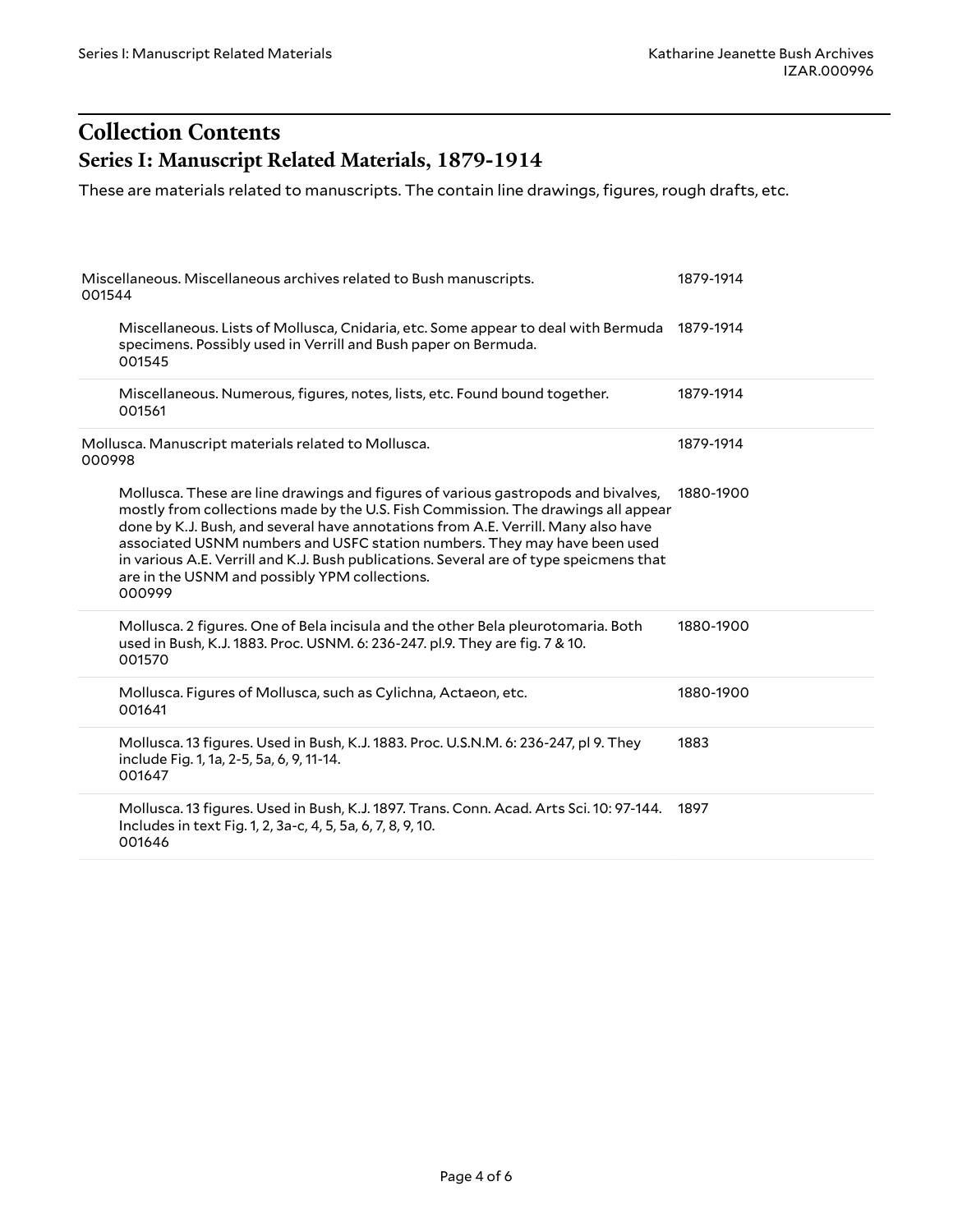#### <span id="page-4-0"></span>**Series II: Correspondence, 1879-1914**

Correspondence of K.J. Bush.

Spirobis she had sent him.

001700

John Percy Moore Correspondence. Correspondence from J.P. Moore to K.J. Bush. 001699 1910 John Percy Moore Correspondence. A letter from J.P. Moore thanking Bush for the 19 Sep 1910

Page 5 of 6